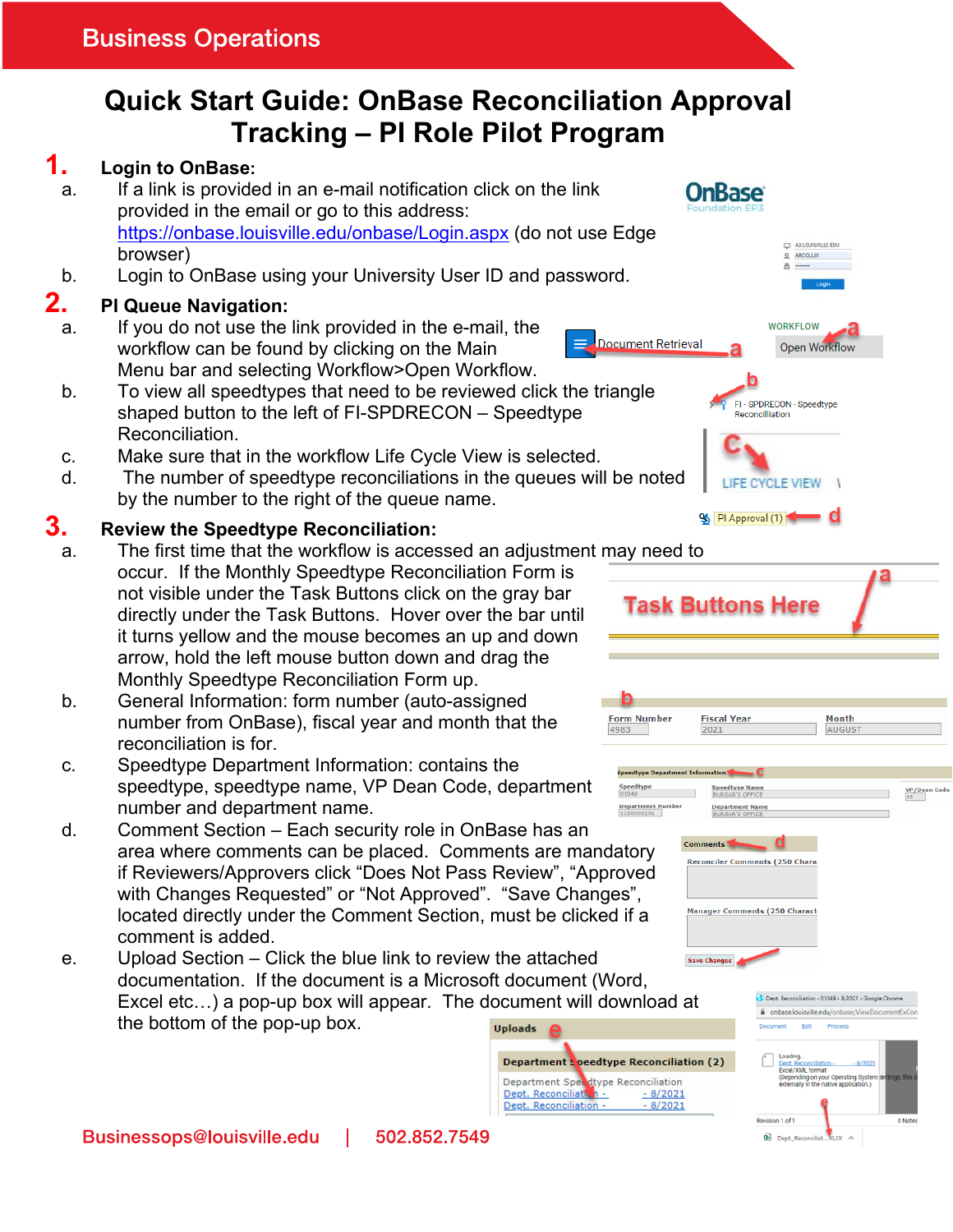## **Business Operations**

- f. Attachments can be added by all roles in the process. To attach a document find the section that the document should go under, click the "Attach" button. A browse menu will pop-up. Locate the document that needs to be attached. Double-click the document and it will appear under the Attachment Section, click "Save Changes". OnBase will rename the attachment automatically. After the "Save Changes" button has been clicked the document can no longer be removed.
	- i. Department Speedtype Reconciliation attach the speedtype reconciliation for the month. **If more than one is attached view the last (bottom) reconciliation.**
	- ii. University Report attach the university report(s). This attachment area is optional because some areas attach university reports with their reconciliation document.
	- iii. Other Attachments attach any additional documentation that is required for others to review and/or approve the reconciliation. This attachment area is optional and should include documentation that will help in the review/approval process.
- g. Actions Section Tracks all reconciliation, review and approval actions with name dates and times.
- h. User Section Allows users to see who is assigned to each speedtype and the roles that they are assigned to. This helps Departmental Approvers know if they are the last Approver or if the reconciliation needs to be approved by other Departmental Approvers.

#### **4. PI Queue:**

- a. *Purpose* PI's must approve all Sponsored Program Speedtypes. For Sponsored Program speedtypes the PI Role is mandatory.
- b. *Task Buttons and Workflow:*
	- i. "Approved Send to Next Queue" PI reviews reconciliation and approves. Reconciliation will workflow to the Departmental Approver(s).
	- ii. "Approved Send to Completed" PI reviews reconciliation and **Changes Requested** approves. Reconciliation will NOT go to a Departmental Approver and will be completed for the month.
- iii. "Approved with Changes Requested" PI reviews the reconciliation but there are some changes needed. The reconciliation will NOT workflow to a Departmental Approver and will workflow back to the Reconciler for changes to be made. Once the requested changes are made the reconciliation will be completed for the month. The PI will not see the changes until the next month's reconciliation is completed. In the case where there is a Departmental Approver who approves after the PI, the PI can enter changes needed in the PI Comment Box. The PI can click "Approved Send to Next Queue" and the Departmental

SPDRECON - Actions **Action By UserID** 



**Action Performed By** 

| <b>Hisers</b>                           |                         |
|-----------------------------------------|-------------------------|
| <b>SPDRECON - Reconcilers</b>           |                         |
| <b>Reconciler UserID</b>                | <b>Reconciler email</b> |
| ARCOLL01                                | ARCOLL01@LOUISVILLE     |
| <b>SPDRECON - Reviewers</b>             |                         |
| <b>Reviewer userID</b>                  | <b>Reviewer name</b>    |
| <b>SPDRECON - Primary Investigators</b> |                         |
| <b>PI UserID</b>                        | <b>PI Email</b>         |
| <b>SPDRECON - Approvers</b>             |                         |
| <b>Approver userID</b>                  | <b>Approver emial</b>   |
| <b>SPDRECON - Managers</b>              |                         |

**Action Date/Time** 

**Action Taken** 



Approved with Not Approved